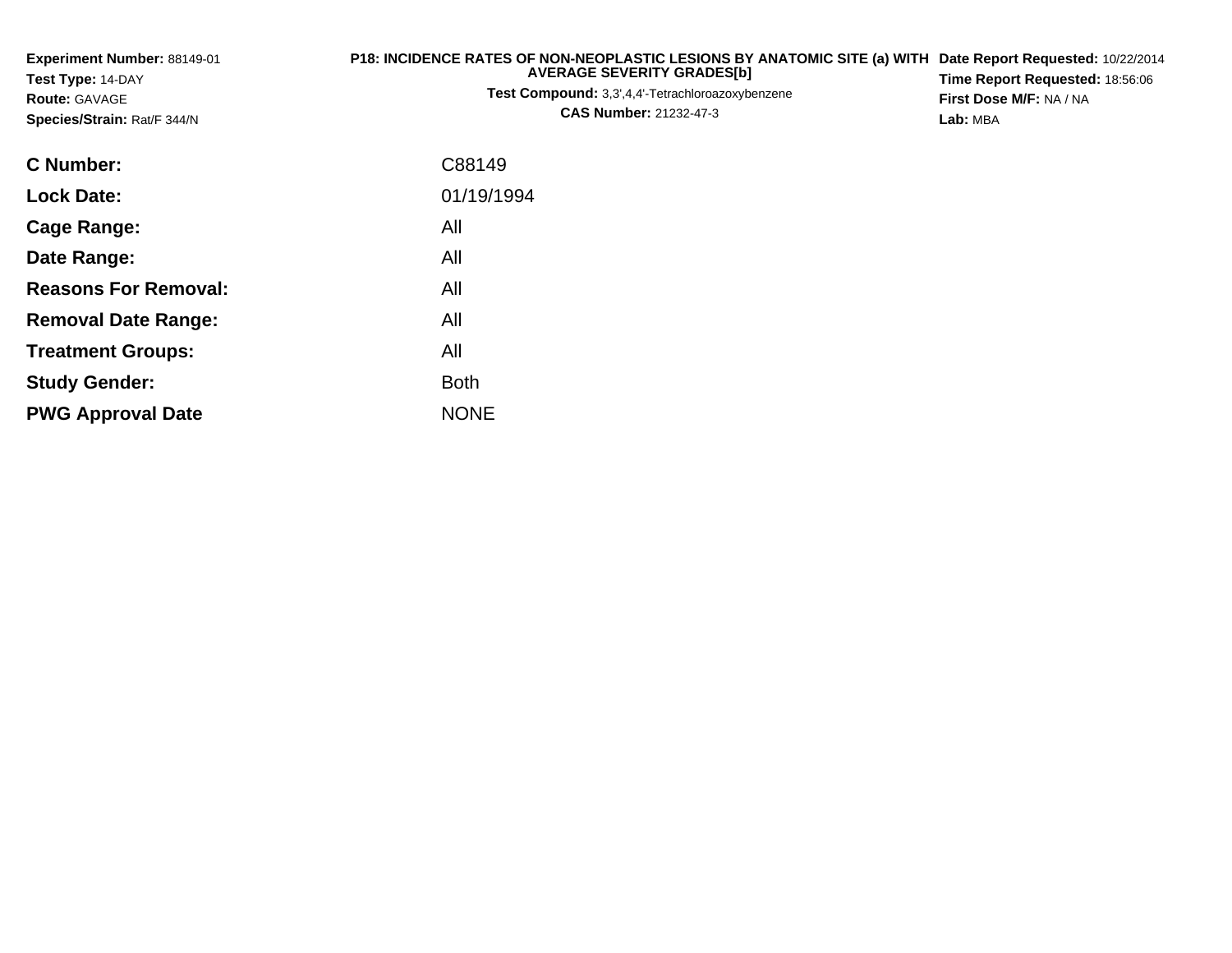**Experiment Number:** 88149-01

# **Test Type:** 14-DAY

### **Route:** GAVAGE

**Species/Strain:** Rat/F 344/N

## **P18: INCIDENCE RATES OF NON-NEOPLASTIC LESIONS BY ANATOMIC SITE (a) WITH AVERAGE SEVERITY GRADES[b] Date Report Requested:** 10/22/2014

**Test Compound:** 3,3',4,4'-Tetrachloroazoxybenzene

**CAS Number:** 21232-47-3

**Time Report Requested:** 18:56:06**First Dose M/F:** NA / NA**Lab:** MBA

| F 344/N Rat MALE                        | 0 MG/KG         | <b>MG/KG</b><br>12.5 | 32 MG/KG        | 80 MG/KG | <b>MG/KG</b><br>200 | <b>MG/KG</b><br>500 |
|-----------------------------------------|-----------------|----------------------|-----------------|----------|---------------------|---------------------|
| <b>Disposition Summary</b>              |                 |                      |                 |          |                     |                     |
| <b>Animals Initially In Study</b>       | ${\bf 5}$       | ${\bf 5}$            | ${\bf 5}$       | 5        | ${\bf 5}$           | ${\bf 5}$           |
| <b>Early Deaths</b>                     |                 |                      |                 |          |                     |                     |
| <b>Survivors</b>                        |                 |                      |                 |          |                     |                     |
| <b>Terminal Sacrifice</b>               | $5\phantom{.0}$ | 5                    | 5               | 5        | 5                   | 5                   |
| <b>Animals Examined Microscopically</b> | 5               | 5                    | $5\phantom{.0}$ | 5        | 5                   | 5                   |
| <b>ALIMENTARY SYSTEM</b>                |                 |                      |                 |          |                     |                     |
| Liver                                   | (5)             | (5)                  | (5)             | (5)      | (5)                 | (5)                 |
| Hematopoietic Cell Proliferation        |                 |                      |                 | 1[1.0]   | 1[1.0]              |                     |
| Hepatocyte, Cytoplasmic Alteration      |                 | 1[1.0]               | 1[1.0]          | 3[1.3]   | 4[1.3]              | 5[2.0]              |
| Stomach, Forestomach                    | (5)             | (0)                  | (0)             | (0)      | (0)                 | (5)                 |
| Stomach, Glandular                      | (5)             | (0)                  | (0)             | (0)      | (0)                 | (5)                 |
| CARDIOVASCULAR SYSTEM<br>None           |                 |                      |                 |          |                     |                     |
| <b>ENDOCRINE SYSTEM</b>                 |                 |                      |                 |          |                     |                     |
| None                                    |                 |                      |                 |          |                     |                     |
| <b>GENERAL BODY SYSTEM</b>              |                 |                      |                 |          |                     |                     |
| None                                    |                 |                      |                 |          |                     |                     |
| <b>GENITAL SYSTEM</b>                   |                 |                      |                 |          |                     |                     |
| None                                    |                 |                      |                 |          |                     |                     |
| <b>HEMATOPOIETIC SYSTEM</b>             |                 |                      |                 |          |                     |                     |
| Lymph Node, Mesenteric                  | (5)             | (0)                  | (0)             | (0)      | (0)                 | (5)                 |
| Hemorrhage                              | 1[1.0]          |                      |                 |          |                     |                     |
| Spleen                                  | (5)             | (5)                  | (5)             | (5)      | (5)                 | (5)                 |
| Hematopoietic Cell Proliferation        | 2[1.0]          | 5[1.2]               | 5[1.6]          | 5[2.0]   | 5[2.0]              | 5[1.6]              |
| Thymus                                  | (5)             | (5)                  | (5)             | (5)      | (5)                 | (5)                 |
|                                         |                 |                      |                 |          |                     |                     |

a - Number of animals examined microscopically at site and number of animals with lesion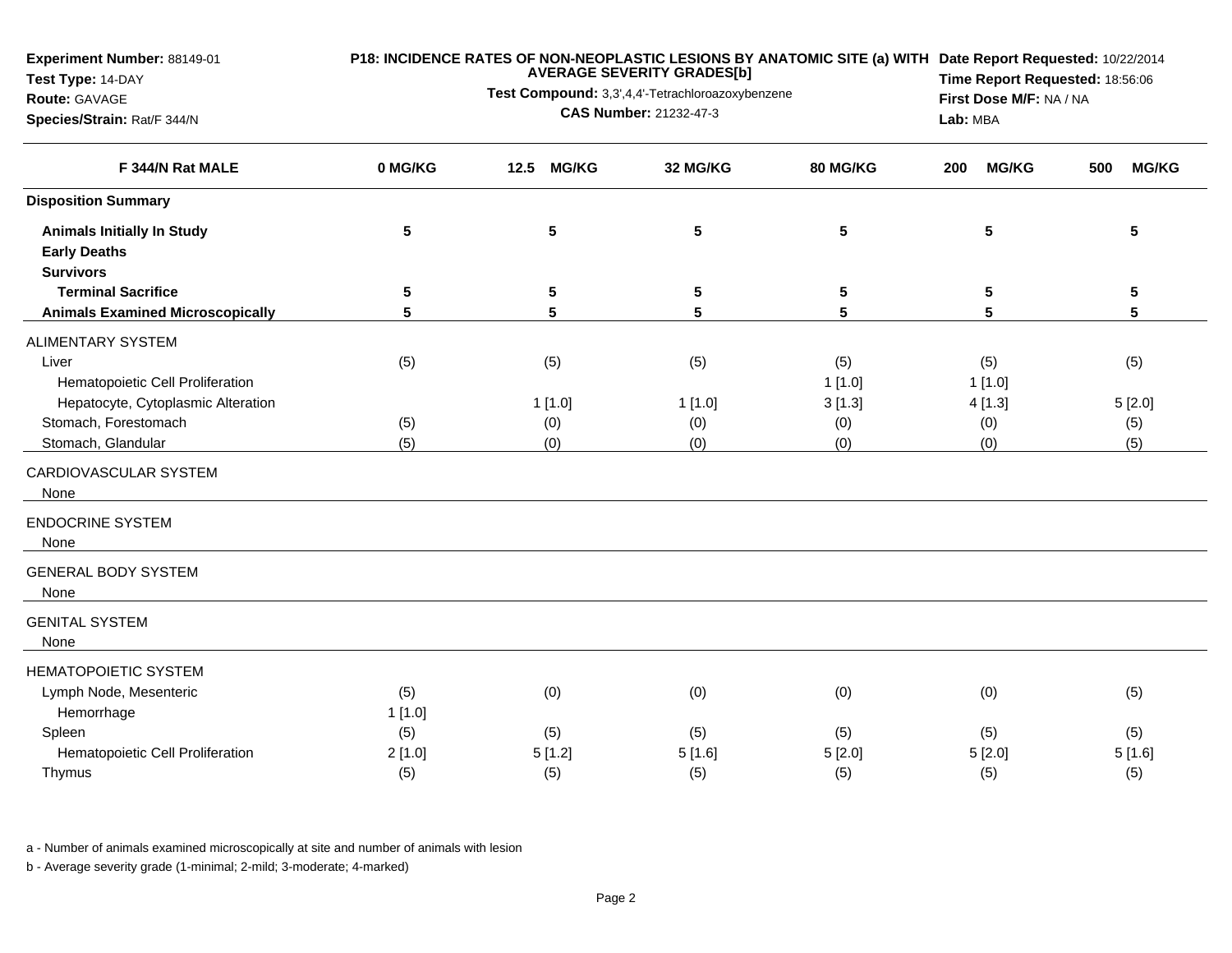| Experiment Number: 88149-01<br>Test Type: 14-DAY<br><b>Route: GAVAGE</b><br>Species/Strain: Rat/F 344/N | P18: INCIDENCE RATES OF NON-NEOPLASTIC LESIONS BY ANATOMIC SITE (a) WITH | Date Report Requested: 10/22/2014<br>Time Report Requested: 18:56:06<br>First Dose M/F: NA / NA<br>Lab: MBA |                  |                 |                     |                     |
|---------------------------------------------------------------------------------------------------------|--------------------------------------------------------------------------|-------------------------------------------------------------------------------------------------------------|------------------|-----------------|---------------------|---------------------|
| F 344/N Rat MALE                                                                                        | 0 MG/KG                                                                  | 12.5<br><b>MG/KG</b>                                                                                        | 32 MG/KG         | <b>80 MG/KG</b> | <b>MG/KG</b><br>200 | <b>MG/KG</b><br>500 |
| Hemorrhage<br>Thymocyte, Atrophy                                                                        | 1[1.0]                                                                   | 5[1.2]                                                                                                      | 1[1.0]<br>5[1.2] | 5[1.8]          | 5[2.4]              | 5[2.8]              |
| <b>INTEGUMENTARY SYSTEM</b><br>None                                                                     |                                                                          |                                                                                                             |                  |                 |                     |                     |
| MUSCULOSKELETAL SYSTEM<br>None                                                                          |                                                                          |                                                                                                             |                  |                 |                     |                     |
| <b>NERVOUS SYSTEM</b><br>None                                                                           |                                                                          |                                                                                                             |                  |                 |                     |                     |
| <b>RESPIRATORY SYSTEM</b><br>None                                                                       |                                                                          |                                                                                                             |                  |                 |                     |                     |
| SPECIAL SENSES SYSTEM<br>None                                                                           |                                                                          |                                                                                                             |                  |                 |                     |                     |
| <b>URINARY SYSTEM</b><br>Kidney                                                                         | (5)                                                                      | (5)                                                                                                         | (5)              | (5)             | (5)                 | (5)                 |
| Hemorrhage, Focal<br>Nephropathy, Chronic                                                               | 1[1.0]                                                                   | 5[1.0]                                                                                                      | 5[1.0]           | 5[1.0]          | 1[1.0]<br>5[1.0]    | 4[1.0]              |

\*\*\*END OF MALE DATA\*\*\*

a - Number of animals examined microscopically at site and number of animals with lesion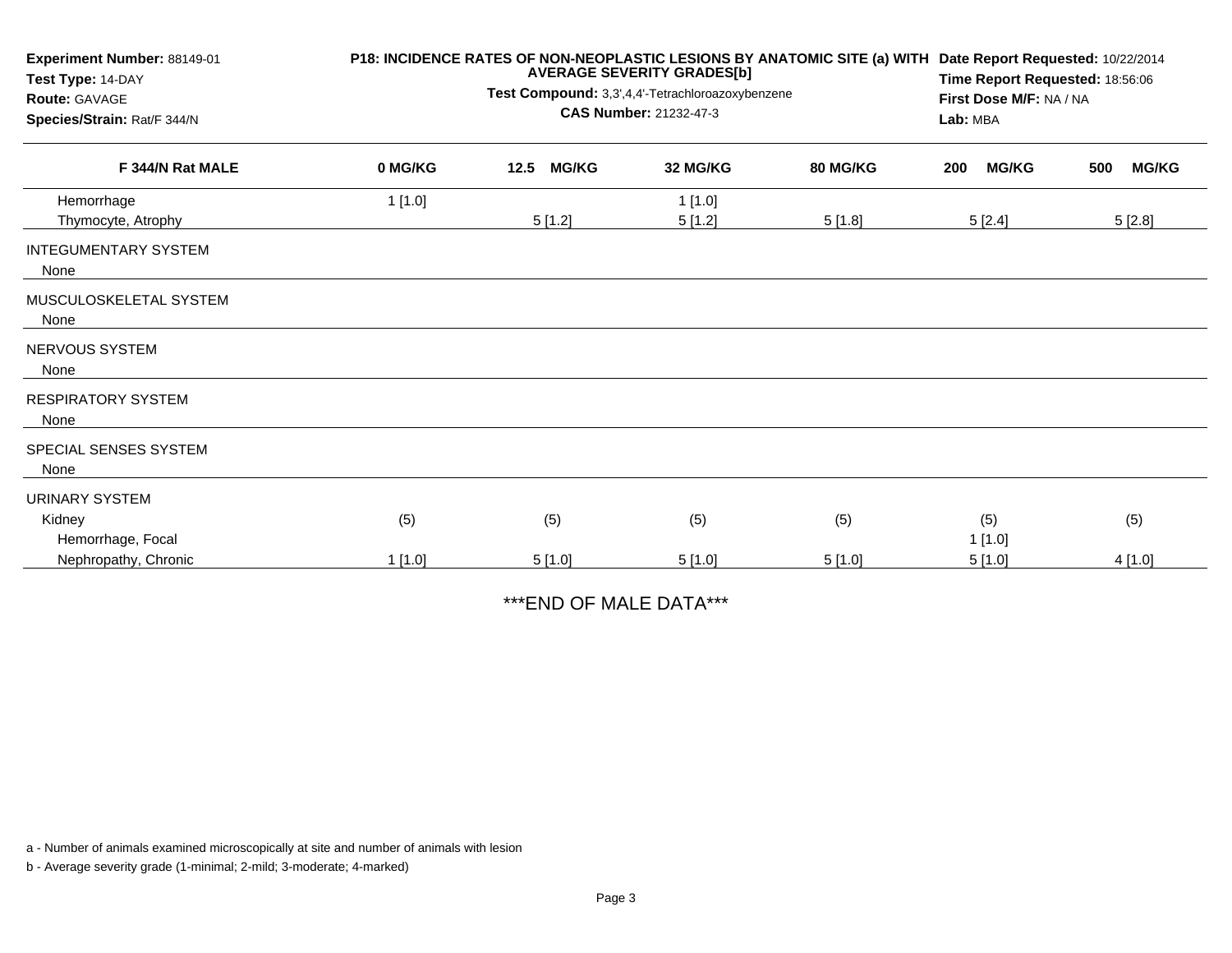**Experiment Number:** 88149-01

# **Test Type:** 14-DAY

### **Route:** GAVAGE

**Species/Strain:** Rat/F 344/N

## **P18: INCIDENCE RATES OF NON-NEOPLASTIC LESIONS BY ANATOMIC SITE (a) WITH AVERAGE SEVERITY GRADES[b] Date Report Requested:** 10/22/2014

**Test Compound:** 3,3',4,4'-Tetrachloroazoxybenzene

**CAS Number:** 21232-47-3

**Time Report Requested:** 18:56:06**First Dose M/F:** NA / NA**Lab:** MBA

| F 344/N Rat FEMALE                      | 0 MG/KG         | 12.5<br><b>MG/KG</b> | 32 MG/KG        | 80 MG/KG        | <b>MG/KG</b><br>200 | <b>MG/KG</b><br>500 |
|-----------------------------------------|-----------------|----------------------|-----------------|-----------------|---------------------|---------------------|
| <b>Disposition Summary</b>              |                 |                      |                 |                 |                     |                     |
| <b>Animals Initially In Study</b>       | $5\phantom{.0}$ | ${\bf 5}$            | ${\bf 5}$       | $5\phantom{.0}$ | 5                   | ${\bf 5}$           |
| <b>Early Deaths</b>                     |                 |                      |                 |                 |                     |                     |
| <b>Survivors</b>                        |                 |                      |                 |                 |                     |                     |
| <b>Terminal Sacrifice</b>               | $5\phantom{.0}$ | ${\bf 5}$            | $5\phantom{.0}$ | $5\phantom{.0}$ | 5                   | $\sqrt{5}$          |
| <b>Animals Examined Microscopically</b> | 5               | 5                    | 5               | 5               | 5                   | 5                   |
| <b>ALIMENTARY SYSTEM</b>                |                 |                      |                 |                 |                     |                     |
| Liver                                   | (5)             | (5)                  | (5)             | (5)             | (5)                 | (5)                 |
| Hepatocyte, Cytoplasmic Alteration      |                 |                      | 3[1.0]          | 5[1.6]          | 5[1.6]              | 5[2.0]              |
| Inflammation, Focal                     |                 | 1[1.0]               |                 |                 |                     |                     |
| Stomach, Forestomach                    | (5)             | (0)                  | (0)             | (0)             | (0)                 | (5)                 |
| Stomach, Glandular                      | (5)             | (0)                  | (0)             | (0)             | (0)                 | (5)                 |
| CARDIOVASCULAR SYSTEM<br>None           |                 |                      |                 |                 |                     |                     |
| <b>ENDOCRINE SYSTEM</b><br>None         |                 |                      |                 |                 |                     |                     |
| <b>GENERAL BODY SYSTEM</b>              |                 |                      |                 |                 |                     |                     |
| None                                    |                 |                      |                 |                 |                     |                     |
| <b>GENITAL SYSTEM</b><br>None           |                 |                      |                 |                 |                     |                     |
| <b>HEMATOPOIETIC SYSTEM</b>             |                 |                      |                 |                 |                     |                     |
| Lymph Node, Mesenteric                  | (5)             | (0)                  | (0)             | (0)             | (0)                 | (5)                 |
| Spleen                                  | (5)             | (5)                  | (5)             | (5)             | (5)                 | (5)                 |
| Congestion                              |                 |                      |                 |                 |                     | 1[1.0]              |
| Hematopoietic Cell Proliferation        |                 | 2[1.0]               | 5[1.0]          | 5[1.2]          | 5[1.6]              | 4[1.0]              |
| Thymus                                  | (5)             | (5)                  | (5)             | (5)             | (5)                 | (5)                 |
|                                         |                 |                      |                 |                 |                     |                     |

a - Number of animals examined microscopically at site and number of animals with lesion